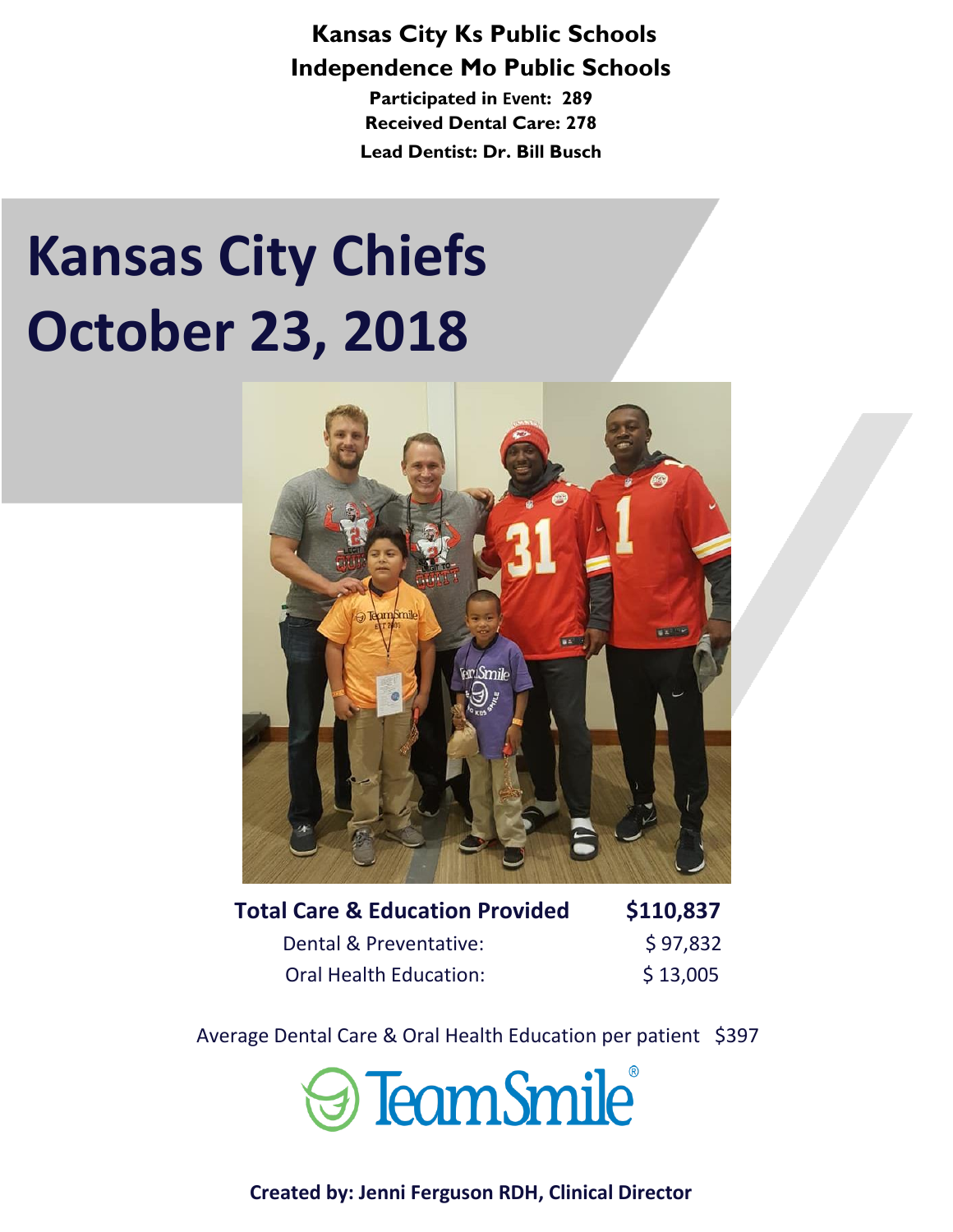## **STUDENT DATA**



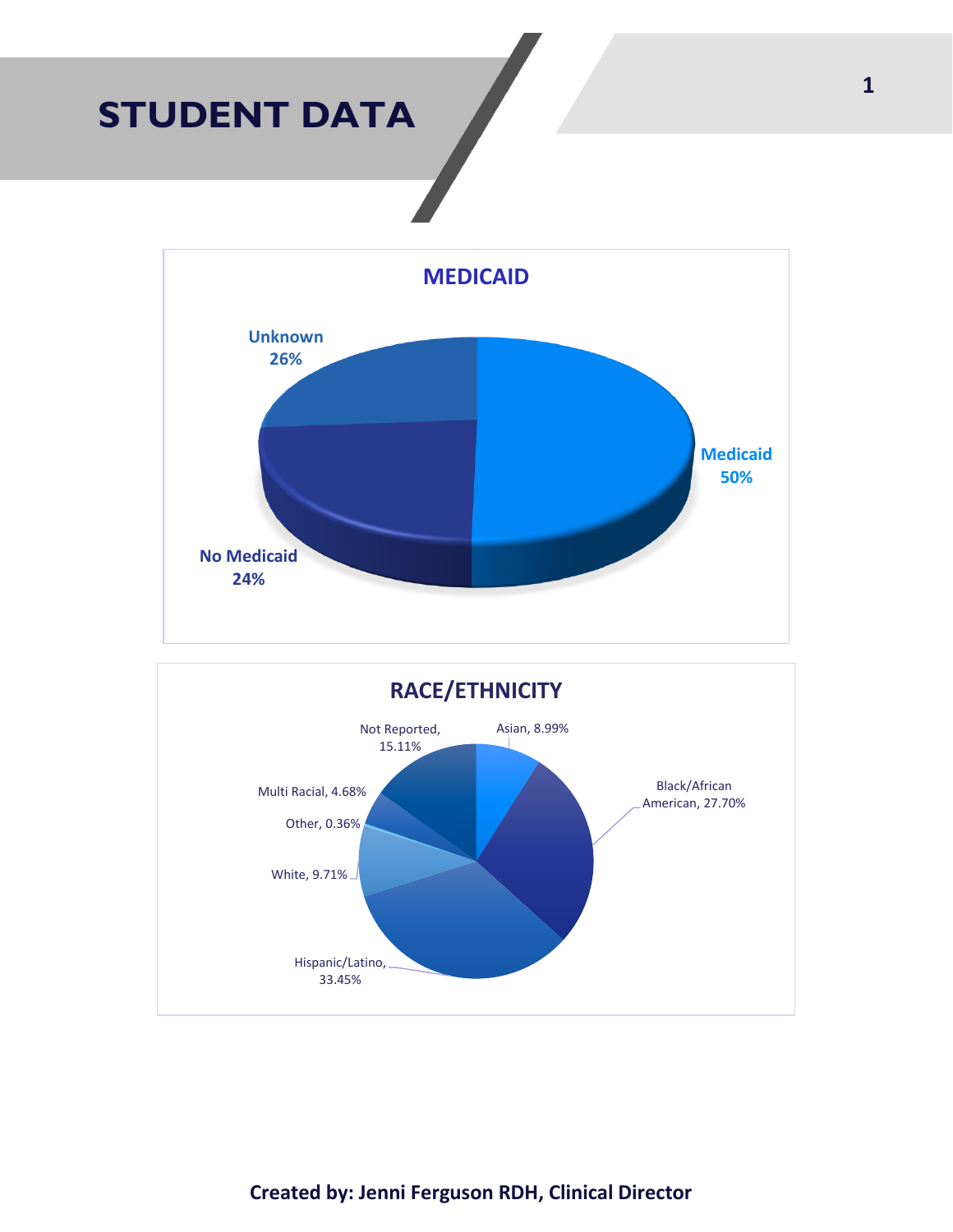# **STUDENT DATA**

# $16$  patients reporting pain prior to the clinic



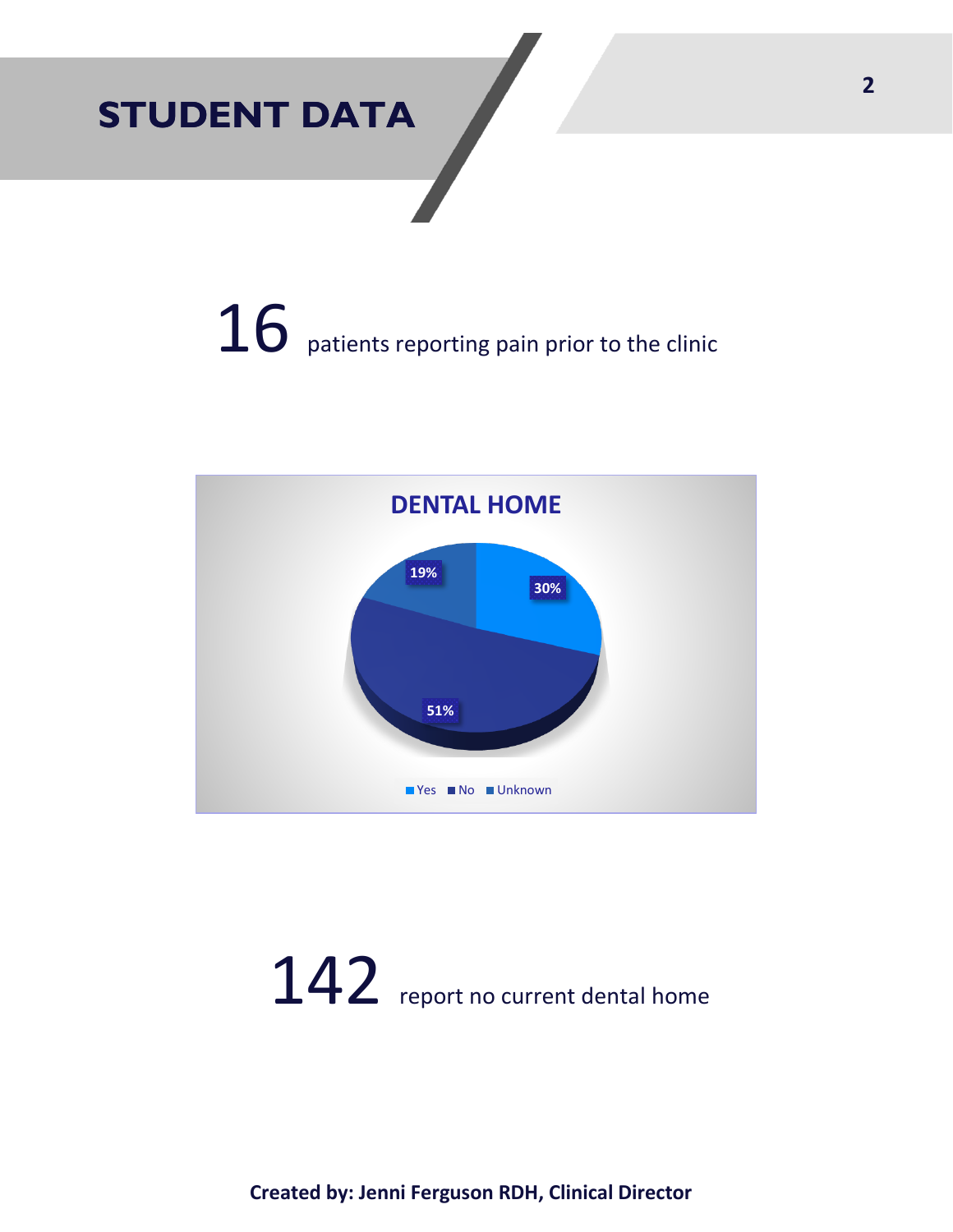



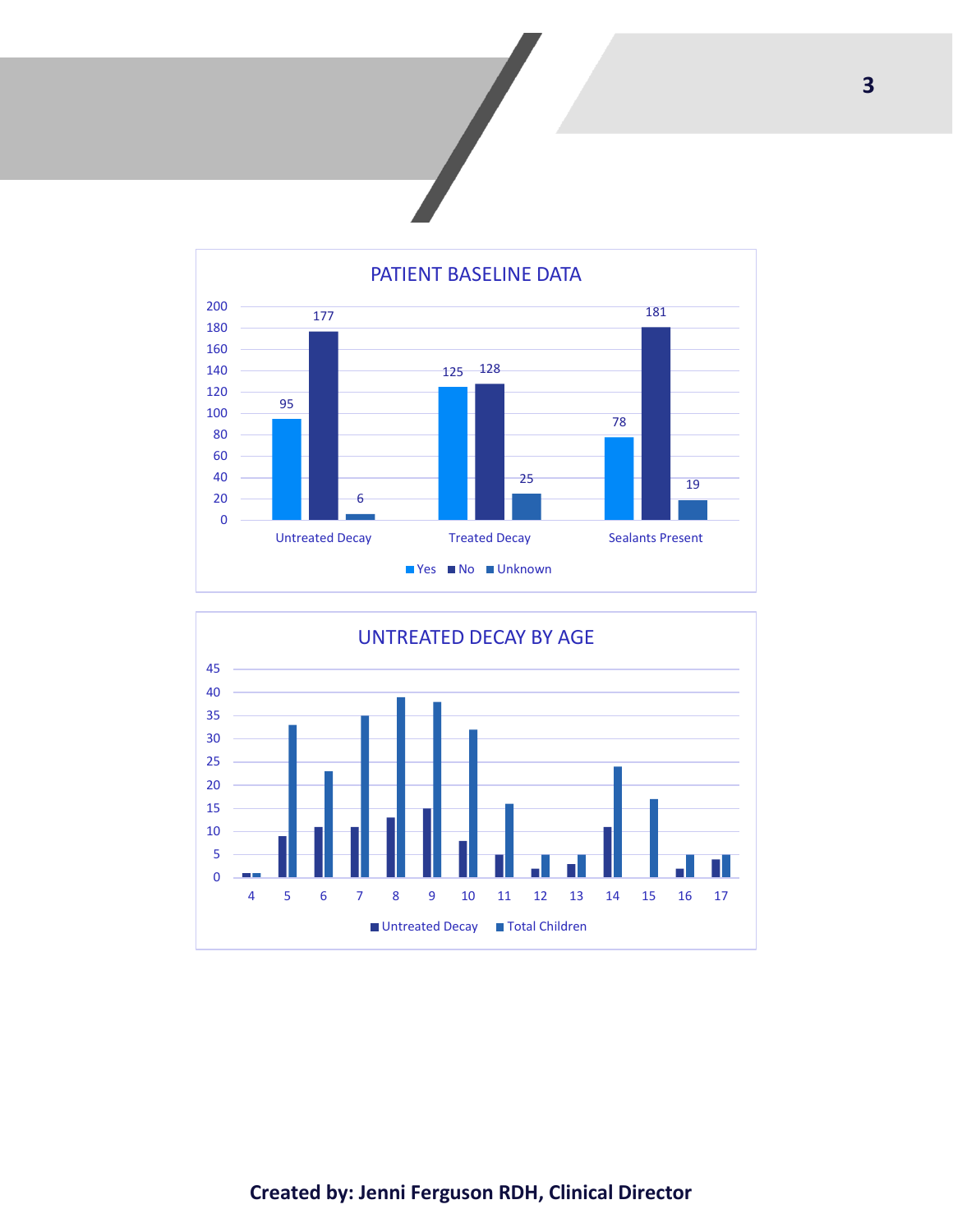## **VOLUNTEERS**

74%

of the volunteers that signed up through our website attended the event.

| <b>Total Volunteers at Event</b> | 241    |
|----------------------------------|--------|
| Not registered                   | 65     |
| <b>General Volunteers</b>        | 68/103 |
| Dental Hygiene Student           | 2/2    |
| <b>Dental Assistant Students</b> | 18/25  |
| <b>Dental Students</b>           | 26/26  |
| <b>Hygienists</b>                | 14/20  |
| <b>Dental Assistants</b>         | 19/31  |
| <b>Dentists</b>                  | 24/25  |

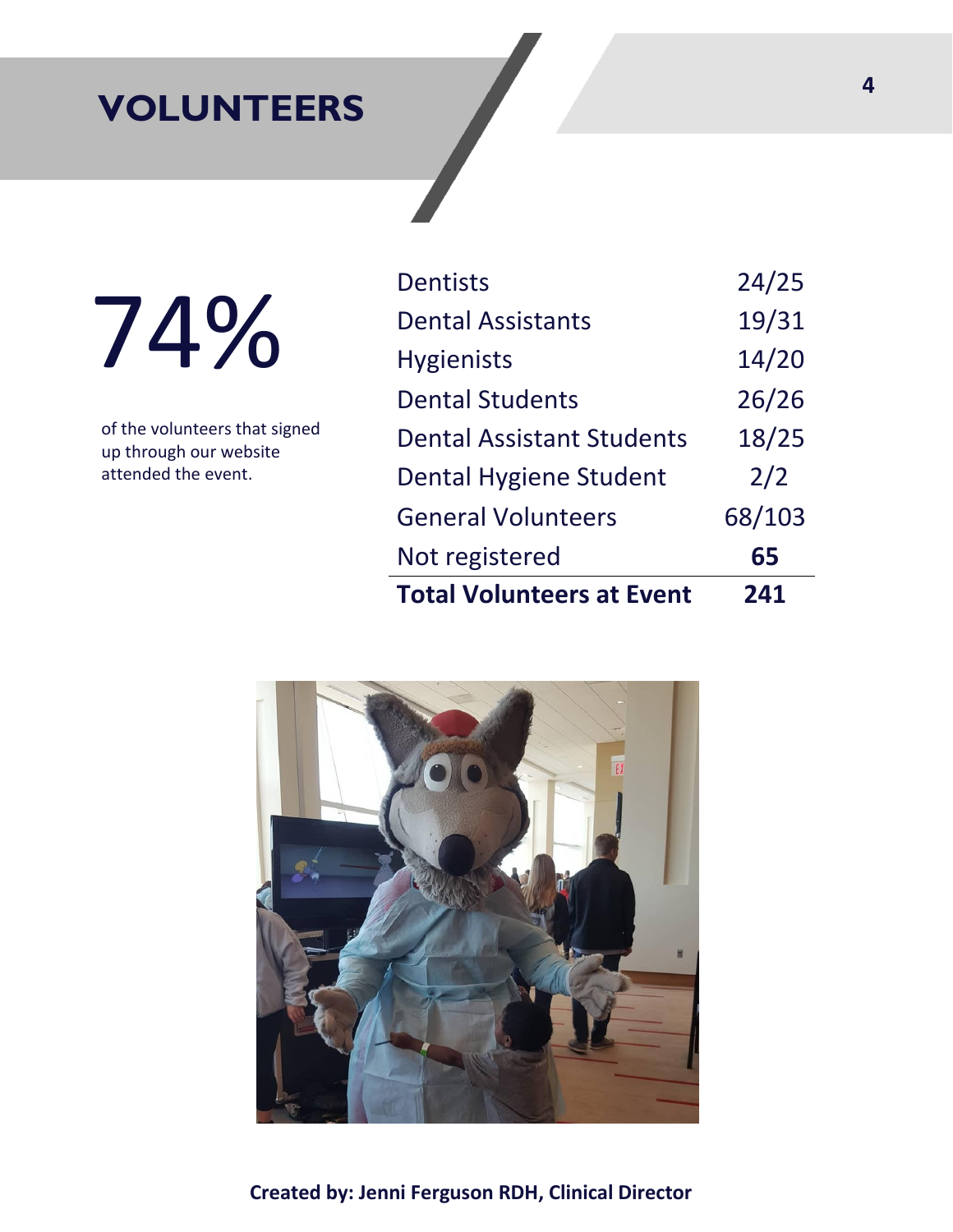# **SERVICES**

65%

of the diagnosed sealants were completed

| <b>Screenings</b>         | 278 |
|---------------------------|-----|
| <b>X-Rays</b>             | 215 |
| <b>Cleanings</b>          | 211 |
| <b>Fluoride Varnish</b>   | 209 |
| <b>Sealants</b>           | 389 |
| <b>Silver Diamine Fl2</b> | 47  |
| <b>Fillings</b>           | 72  |
| <b>Crowns</b>             | 1   |
| <b>Pulpotomies/RCT</b>    | 1   |
| <b>Extractions</b>        | 29  |

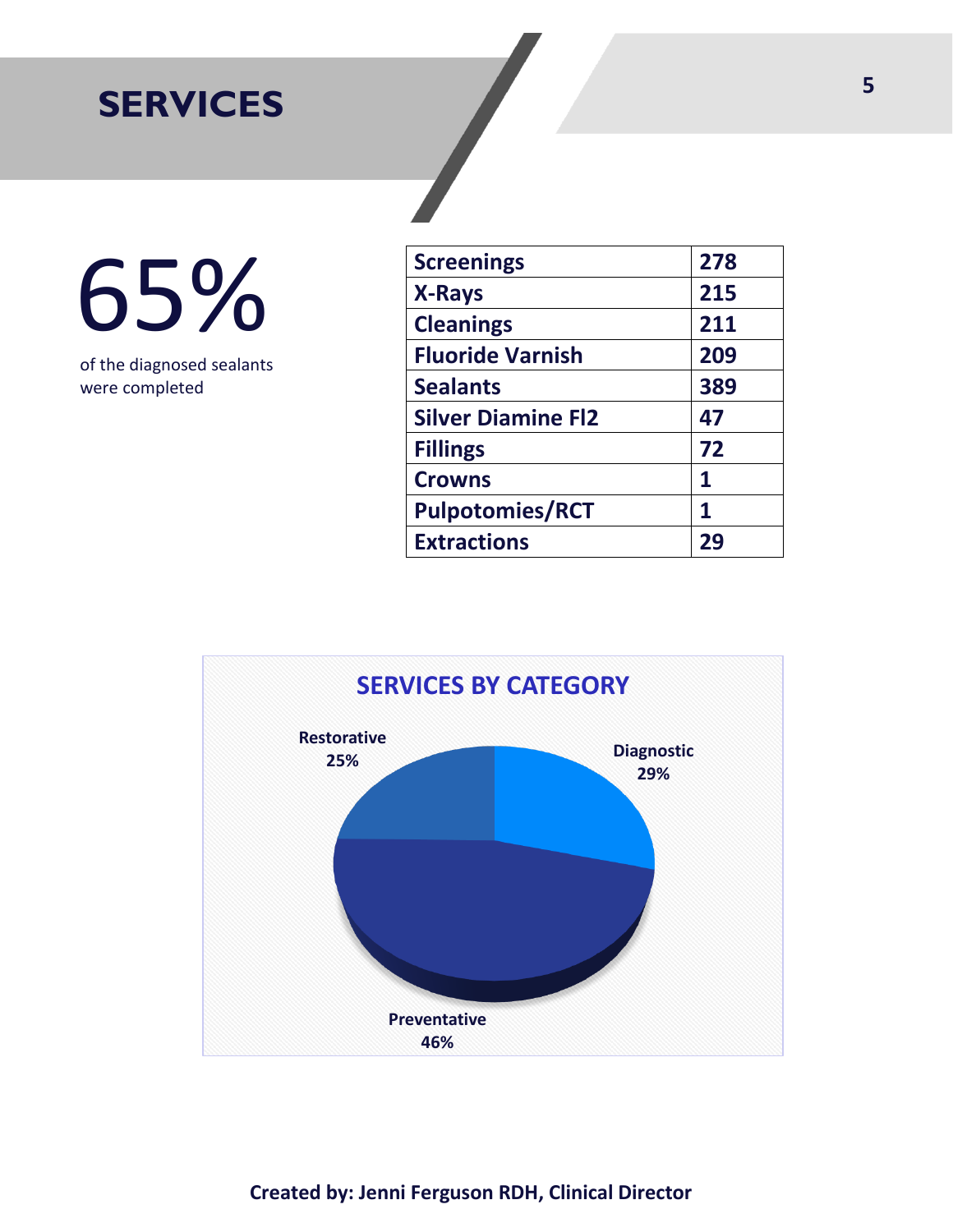# **CONSENT & STATIONS**

### **Positive Consent for Services**

| <b>Preventative &amp; Diagnostic</b> | 278 | 100% |
|--------------------------------------|-----|------|
| <b>Restorative</b>                   | 224 | 84%  |
| <b>Silver Diamine Fluoride</b>       | 207 | 74%  |
| <b>Extract Primary Teeth</b>         | 194 | 70%  |
| <b>Extract Permanent Teeth</b>       | 171 | 62%  |





## **Completed Station Visits**

| <b>STATION</b>           | <b>DIAGNOSED</b> | <b>COMPLETED</b> | <b>PERCENT COMPLETED</b> |
|--------------------------|------------------|------------------|--------------------------|
| #2 X-ray                 | 100              | 89               | 89%                      |
| #3 Restorative & SDF     | 85               | 84               | 99%                      |
| #4 Sealants/Sonic Scaler | 172              | 121              | 70%                      |
| #5 Polish/light scale    | 262              | 215              | 82%                      |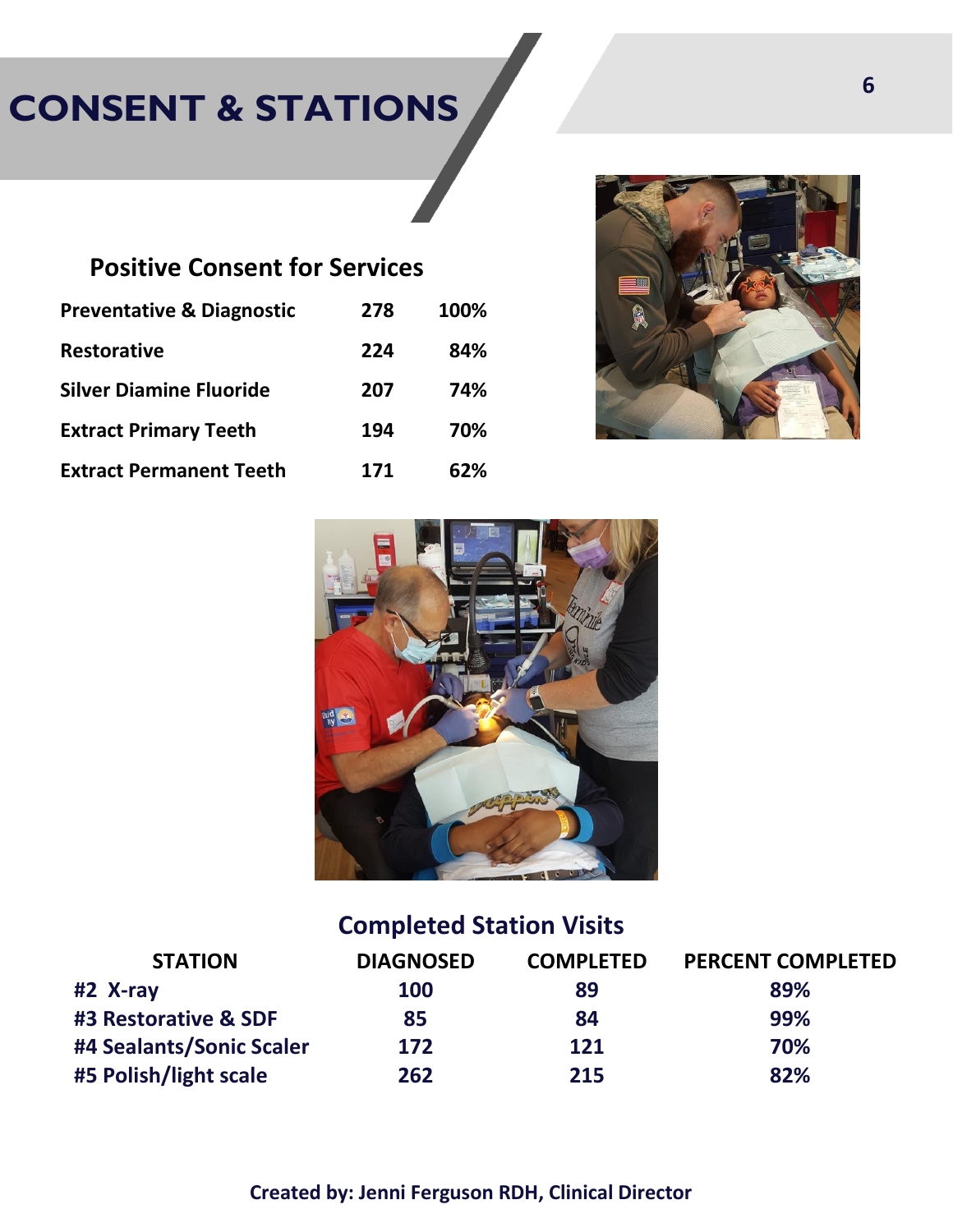# **PROGRAM IMPACT**

## **Average time in clinic: 1 hour 23 min**

| Less than 29 min      | 12 |
|-----------------------|----|
| $30$ min $-59$ min    | 58 |
| 1hr-1hr 29 min        | 71 |
| 1hr 30 min-1hr 59 min | 34 |
| $2hrs +$              | 49 |